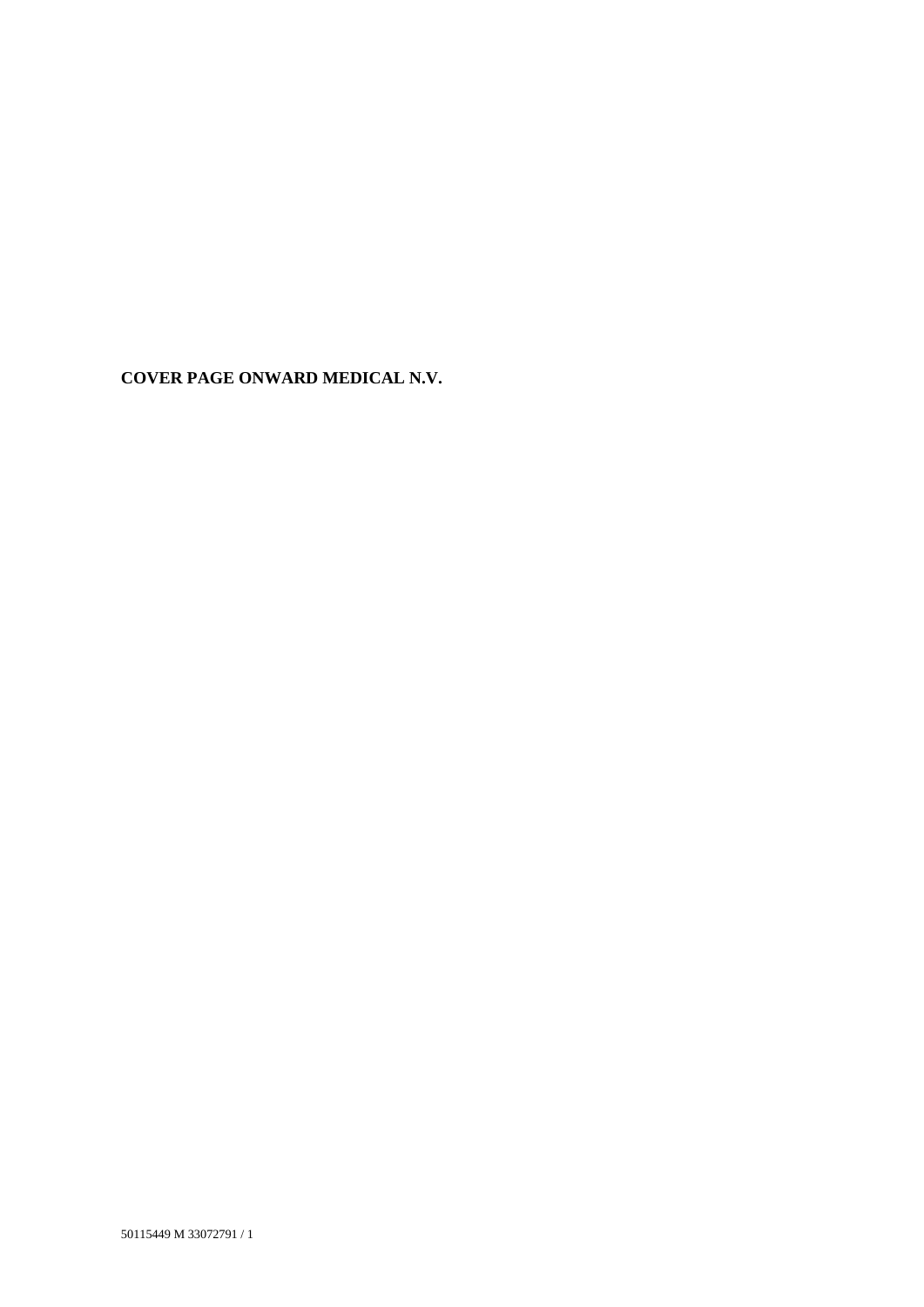## **INSIDER TRADING POLICY**

### **1 INTRODUCTION**

- 1.1 Insider trading conflicts with the basic principle that everyone trading on a stock exchange should simultaneously have access to the same information. Everyone involved with Onward is responsible for keeping Inside Information confidential. If a person has Inside Information, he or she should not Trade in Onward Securities.
- 1.2 This policy is intended to ensure that all Onward Employees comply with the rules on insider trading. It intends to limit the risk of Onward's good reputation and business integrity being harmed as a result of prohibited or undesirable dealing in Onward Securities. Failure to comply with the rules in this policy may lead to disciplinary or other sanctions and/or severe penalties as described in and referred to in Claus[e 10](#page-6-0) of this policy.
- 1.3 If you have any questions relating to this policy, please contact the Compliance Officer via [compliance@onwd.com.](mailto:compliance@onwd.com)

## **2 SCOPE AND DEFINITIONS**

- 2.1 This policy applies to all persons working, under a contract of employment, or otherwise performing tasks for Onward, including independent contractors (*zelfstandingen zonder personeel*) and members of the Board (together referred to in this policy as "Onward Employees". As indicated in this policy, certain parts of this policy apply to a specific group of people within Onward only, such as the members of the Board or Permanent Insiders.
- 2.2 The prohibitions set out in this policy remain applicable to Onward Employees during three months after the date on which the Onward Employee will have ceased to be employed by Onward or will have ceased to occupy that position within Onward, and without prejudice to the statutory market abuse prohibitions.
- 2.3 Certain capitalised terms used in this policy have the meaning set out in Annex I (*Definitions*) to this policy.
- 2.4 All references in the male form should be understood to also include the female form.

#### **3 GENERAL RULES FOR ALL ONWARD EMPLOYEES**

- 3.1 Inside Information is a crucial term in this policy. In relation to Onward, Inside Information essentially refers to information that has not been publicly disclosed that could affect the trading price of Onward Securities. Please see Annex I (*Definitions*) to this policy for the full definition.
- <span id="page-1-0"></span>3.2 Onward Employees who have Inside Information are prohibited from Trading or attempting to Trade, in the relevant Onward Securities to which the Inside Information relates.
- 3.3 This prohibition does not apply if the Onward Employee Trades in discharge of an obligation that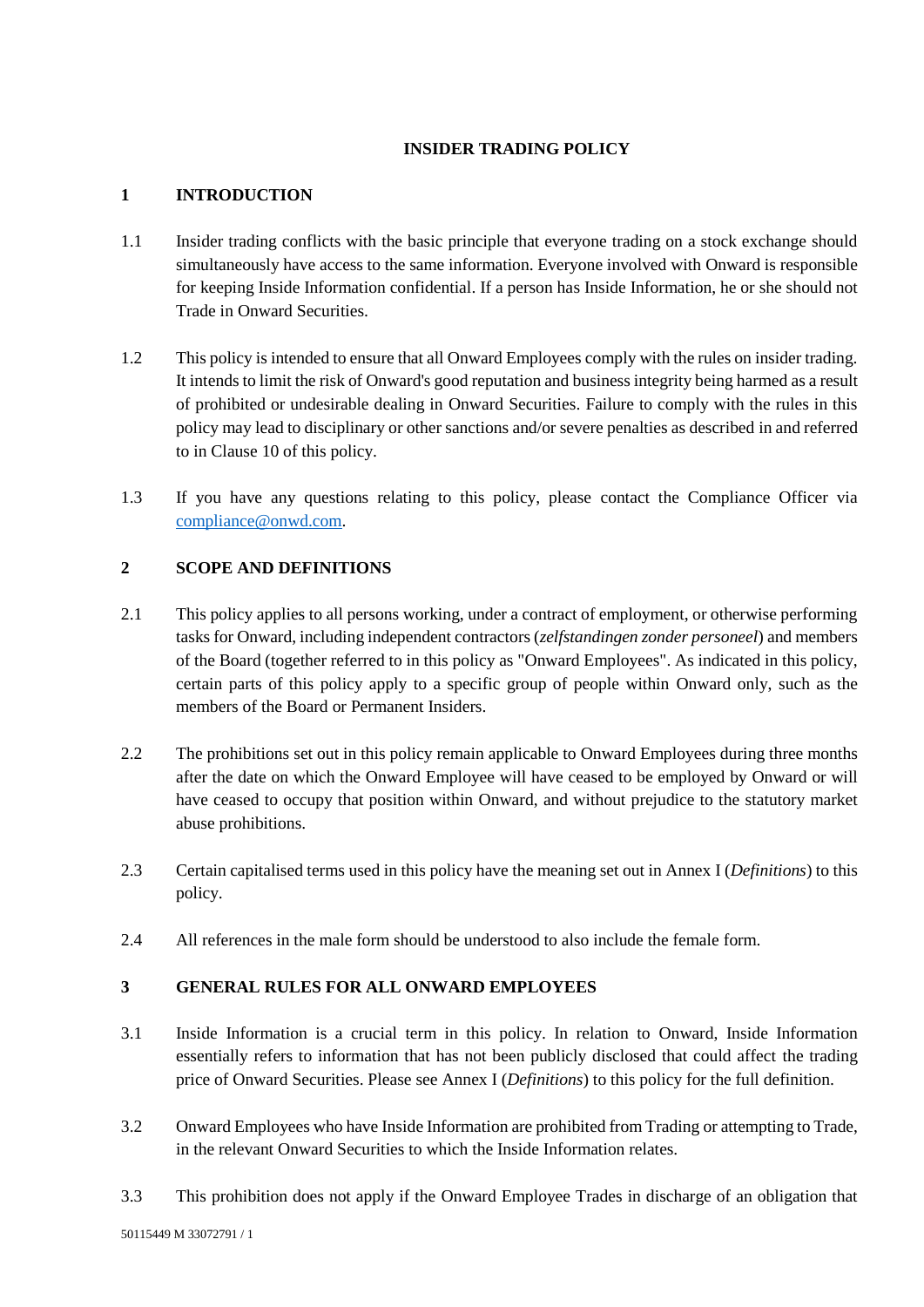has become due in good faith (and not to circumvent the insider dealing prohibition or for any other illegitimate reason) and where (a) the obligation results from an order placed or an agreement concluded before the Onward Employee concerned possessed Inside Information or (b) the transaction is carried out to satisfy a legal or regulatory obligation that arose before the Onward Employee concerned possessed Inside Information.

- 3.4 In addition and regardless of whether he possesses inside information, an Onward Employee is prohibited from Trading during any period in which the Employee has been prohibited from doing so by the Compliance Officer.
- 3.5 Onward Employees who have Inside Information are prohibited from recommending or inducing third parties to Trade.
- 3.6 Onward Employees are prohibited from unlawfully disclosing Inside Information to a third party, unless the disclosure is made in the normal exercise of an employment, a profession or duties.
- <span id="page-2-0"></span>3.7 Onward Employees may not deal in financial instruments relating to other listed companies if the Compliance Officer has prohibited him from doing so, regardless of whether he possesses inside information in relation to these companies or financial instruments.
- 3.8 Onward Employees are obliged to render all reasonably required assistance for the purpose of an inquiry by the Compliance Officer.
- 3.9 If an Onward Employee is in doubt as to whether a prohibition pursuant to this policy or applicable legislation applies, he or she may request the Compliance Officer for guidance. However, Onward Employees remain responsible for compliance with this policy and applicable legislation and should obtain their own legal advice if required or appropriate.
- 3.10 The Compliance Officer may grant an Onward Employee dispensation from any of the restrictions included in Clauses [3.2](#page-1-0) through [3.7,](#page-2-0) to the extent permitted by law. Any dispensation request must be made in writing stating the reasons for the request. Any dispensation from a prohibition granted by the Compliance Officer is without prejudice to the statutory market abuse prohibitions, including the prohibition on insider dealing.

#### **4 ADDITIONAL RULES FOR PDMRS**

- 4.1 Any Onward Securities held by a PDMR shall in principle be held as long-term investments, with the exception of Onward Securities received as remuneration. This obligation will continue to have effect until three months after the date on which the PDMR will have ceased to occupy that position within Onward.
- 4.2 Onward may grant options on Onward Securities or other equity based remuneration components to PDMRs, in accordance with the relevant arrangements of Onward and the numbers approved by Onward's general meeting of shareholders. Such PDMR shall accept and exercise such options or other equity based remuneration components in accordance with the applicable regulations and this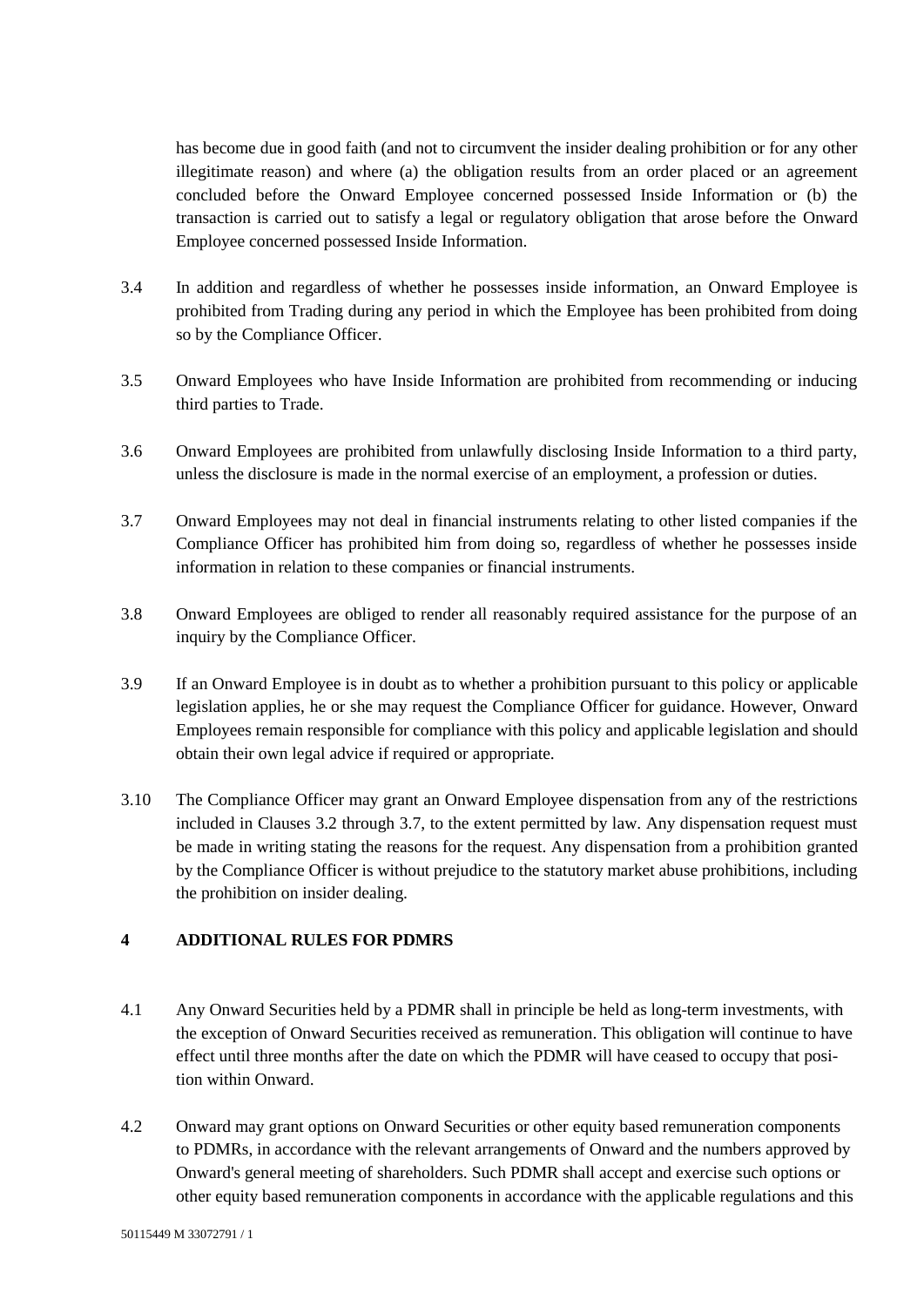policy.

- 4.3 PDMRs are prohibited from short selling Onward Securities.
- 4.4 PDMRs and their Closely Associated Persons may not Trade in Onward Securities and within three months thereafter execute another Trade in Onward Securities, if the second Trade is the opposite of the first Trade or has the effect of undoing or limiting the risk of the first Trade, with the proviso that this prohibition does not apply if the first Trade is the exercise of an option granted by Onward and the second Trade is the sale of the Onward Securities acquired by the exercise of the option, without prejudice, however to Clause [3.2.](#page-1-0)

## **5 NOTIFICATIONS BY PDMRS**

- <span id="page-3-0"></span>5.1 Each PDMR must notify both the AFM and the Compliance Officer of the following at the time indicated:
	- a. **Without delay**: **for an Executive Director or Non-Executive Director each change**, in number and/or type in his share and/or voting interest in Onward. In this context, "share" also includes rights to obtain shares, such as options. A change in the type of interest will, for example, occur if an option is exercised and consequently shares are obtained;
	- b. **For PDMRs that are not an Executive Director or Non-Executive Director**: each change in number and/or type in his share and/or voting interest in Onward once a **threshold amount of EUR 5,000** within a calendar year has been reached;
	- c. **promptly and ultimately within 3 business days**: **every transaction** in Onward Securities conducted by him or on his account. A non-exhaustive list of transactions that must be notified is included in Annex III to this policy; and
	- d. **within two weeks of the appointment** as an Executive Director or Non-Executive Director: his **holding** in Onward shares or voting rights.
- <span id="page-3-1"></span>5.1.2 The notifications referred to under Claus[e 5.1a.](#page-3-0) an[d c.](#page-3-1) can be combined if and to the extent permitted by law.
- 5.1.3 PDMRs must instruct any person arranging or executing transactions on their behalf, such as an individual portfolio manager, to timely inform them of any transaction or change that is notifiable under this article, or to make the required notifications on their behalf.
- 5.1.4 PDMRs may request the Compliance Officer to submit the necessary notifications to the AFM on their behalf. The request must be made in writing, including by email. The Compliance Officer must have received the request before 17:00 hours CET on the business day following the date of the transaction (or other event triggering the notification requirement). The request must be accompanied by a draft containing all details (to the extent available) that must be notified to the AFM. On the date of the transaction (or other notification trigger event) the Executive Directors and Non-Executive Directors must confirm (or amend or supplement) these details. The Compliance Officer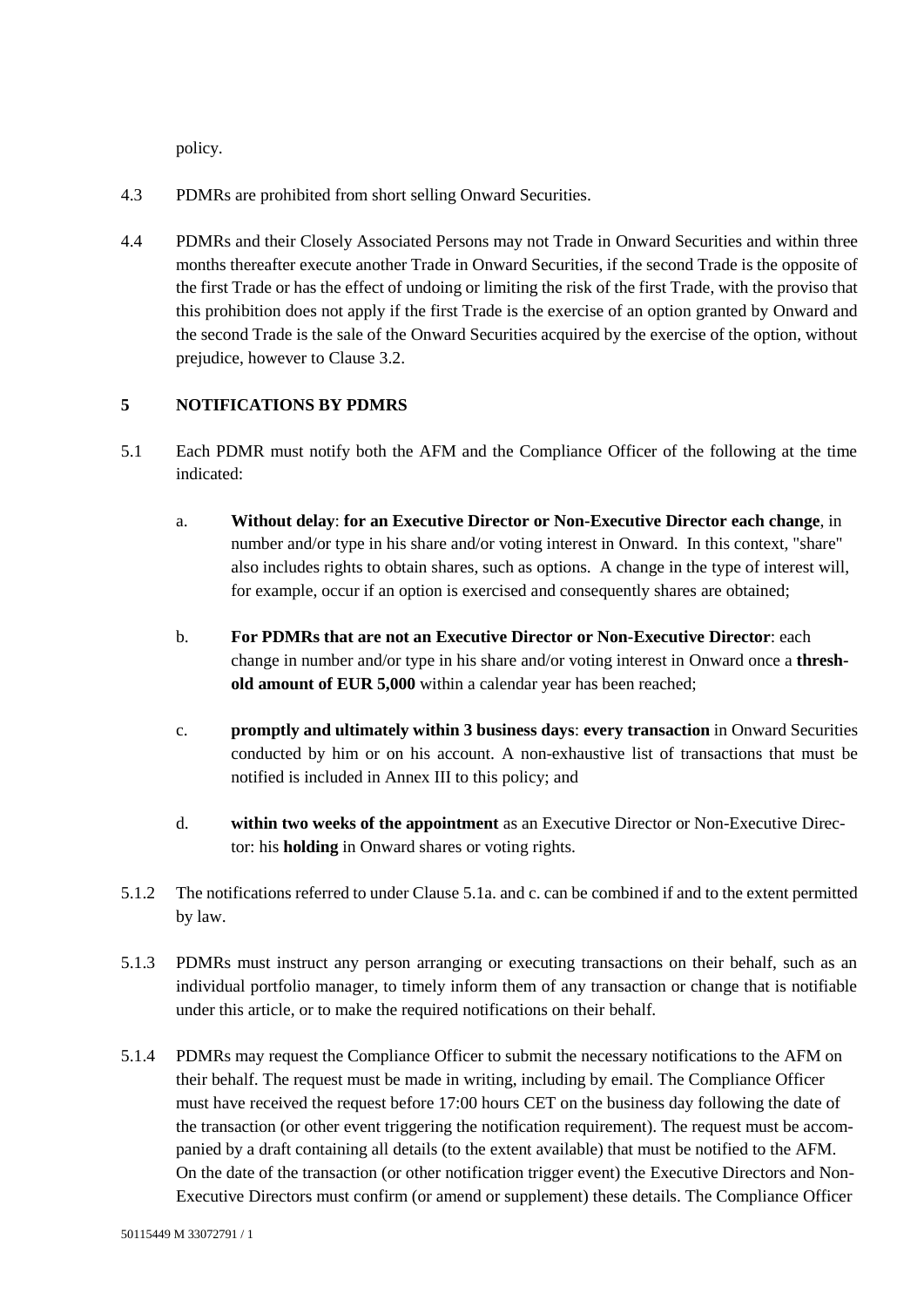may pose additional requirements in order to ascertain due and timely notification to the AFM. PDMRs will at all times remain responsible themselves for notifications to the AFM made on their behalf.

#### **6 CLOSELY ASSOCIATED PERSONS**

- 6.1 PDMRs must inform the Compliance Officer of all persons that qualify as their Closely Associated Persons. See Annex I (*Definitions*) for the full definition of Closely Associated Persons. These persons include spouses (or partners), children under 18 years old, any relatives who have shared the same household for at least one year on the date of the transaction concerned, and certain legal entities managed or controlled by a PDMR or his Closely Associated Persons.
- 6.2 PDMRs must inform their Closely Associated Persons in writing (and keep a copy thereof) of their duty to notify the AFM and the Compliance Officer promptly and ultimately within 3 business days of every transaction in Onward Securities.

## **7 CLOSED PERIODS**

- 7.1 PDMRs and other Onward Employees so instructed by the Compliance Officer (including Permanent Insiders) may not Trade in Onward Securities during a Closed Period, regardless of whether they possess Inside Information or for the account of a third party, directly or indirectly, relating to Onward Securities during any Closed Period or any Additional Closed Period, irrespective of whether he possesses Inside Information.
- <span id="page-4-0"></span>7.2 The Compliance Officer may impose Additional Closed Periods from time to time after consultation with the Board.
- 7.3 The Compliance Officer will communicate the specific dates of the Closed Periods in any financial year via Microsoft Teams or equivalent internal communications platform, and to PDMRs directly by e-mail, prior to the start of the financial year. Any changes or additions will be announced in the same manner.

#### **8 INSIDER LIST**

Pursuant to the MAR, Onward will keep a list of persons who have or may have access to Inside Information (the "Insider List"). The Insider List is divided into separate sections relating to different Inside Information, as well as a section with details of Permanent Insiders. New sections will be added to the Insider List upon the identification of new Inside Information. The various sections of the Insider List will be maintained by the Compliance Officer. .

- 8.1 The Insider List includes the following details of individuals who have access to Inside Information:
	- a. First name(s) and surname(s), as well as birth surname(s);
	- b. Professional telephone number(s);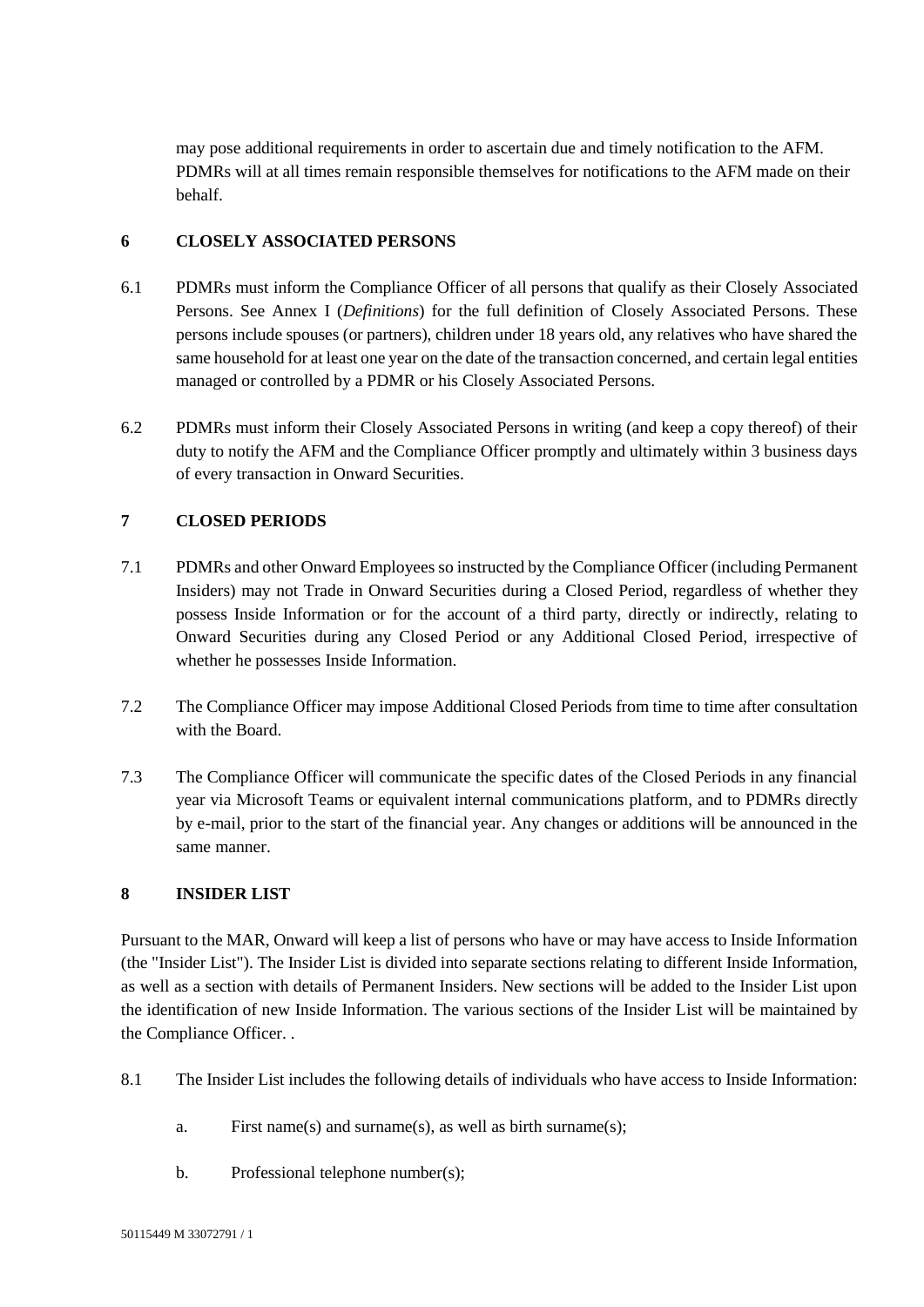- c. Company name and address;
- d. Function and reason for being an insider;
- e. Date and time at which a person obtained access to Inside Information, or in relation to Permanent Insiders, date and time at which a person was included in the permanent insider section;
- f. Date and time at which a person ceased to have access to Inside Information;
- g. Date of birth;
- h. National identification number;
- i. Personal telephone number(s); and
- j. Personal full home address.
- 8.2 Onward is the data controller with regard to the processing of personal data (to be) included in the Insider List and may only use these data in accordance with the Company's privacy guidelines and for the following purposes:
	- a. keeping the list in accordance with this policy;
	- b. complying with legal obligations, including complying with request from the AFM or another competent authority;
	- c. controlling the flow of Inside Information, thereby managing its confidentiality duties;
	- d. informing certain Onward Employees of Closed Periods;
	- e. informing of Onward Employees of which other persons are in the same section of the Insider List; and
	- f. holding or commissioning an inquiry into transactions conducted by or on behalf of a Onward Employee or a Closely Associated Person.
- 8.3 The Insider List and all updates thereof will be dated. Onward will retain the Insider List for a period of at least five years after it is drawn up or updated. If such data is necessary for an internal or external investigation, the resolution of a dispute or in connection with legal proceedings, Onward will retain the relevant data until the relevant investigation, dispute or legal proceeding has ended.
- 8.4 Onward will inform an Onward Employee of his inclusion in the Insider List. An Onward Employee included in the Insider List must acknowledge in writing that he is aware of his duties as set forth in this policy, as well as the applicable sanctions included and referred to in Clause [10](#page-6-0) of this policy.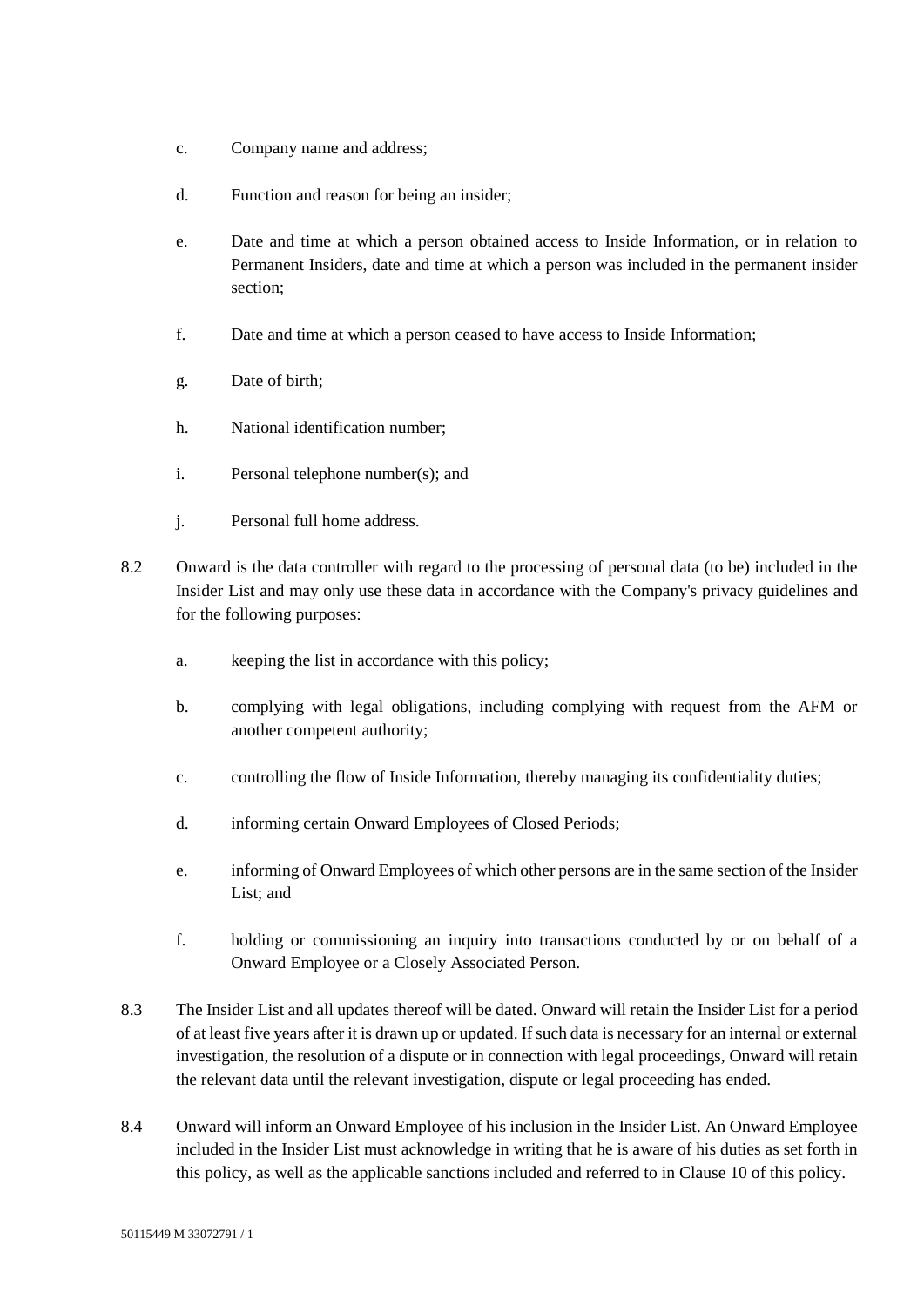- 8.5 Onward will inform an Onward Employee of his inclusion in the Insider List. An Onward Employee included in the Insider List must acknowledge in writing that he is aware of his duties as set forth in this policy, as well as the applicable sanctions included and referred to in Clause [10](#page-6-0) of this policy.
- 8.6 Onward may provide information from the Insider List to the AFM or other competent authorities upon their request. Information of the Insider List will not be supplied to other parties, except when required or allowed by law or if a legitimate interest of Onward requires this.
- 8.7 Persons included in the Insider List are entitled to review the personal data processed by Onward and request necessary amendments. Persons may also request to see which other persons are likewise included in the relevant section of the Insider List.

#### **9 COMPLIANCE OFFICER**

- 9.1 The Board shall designate a Compliance Officer. The Board may at any time revoke the designation of the Compliance Officer. The Compliance Officer may, with the approval of the CEO designate one or more deputies.
- 9.2 The Compliance Officer may in exceptional circumstances and in consultation with the Board, grant dispensation from the prohibitions, restrictions or obligations included in this policy, provided that the Compliance Officer may only grant dispensation to PDMRs from Clause [3.2](#page-1-0) either:
	- a. on a case-by-case basis due to the existence of exceptional circumstances; or
	- b. due to the characteristics of the trading involved for transactions made under, or related to, Onward's equity incentive plan or transactions where the beneficial interest in the relevant Onward Securities does not change.
- 9.3 The Compliance Officer may hold an inquiry, or procure an inquiry to be held, into the transactions in Onward Securities conducted by, at the instruction of, or for the benefit of any Onward Employee or Closely Associated Person. The Compliance Officer shall report the outcome of such an inquiry in writing to the CEO and/or to the Chairperson. The CEO and/or the Chairperson shall report his findings and conclusions concerning the inquiry in writing to the Onward Employee concerned.

#### <span id="page-6-0"></span>**10 SANCTIONS**

- 10.1 In the event of a violation of any provisions of this policy, Onward reserves the right to impose any sanction which it is entitled to impose pursuant to the law and/or the (employment) agreement with the person in question. Such possible sanctions include termination of the (employment) agreement with the person involved, by way of summary dismissal or otherwise.
- 10.2 A description of market abuse prohibitions under the MAR and related maximum sanctions are set out in Annex IV (*Sanctions*).

#### **11 CIRCUMSTANCES NOT COVERED BY THIS POLICY**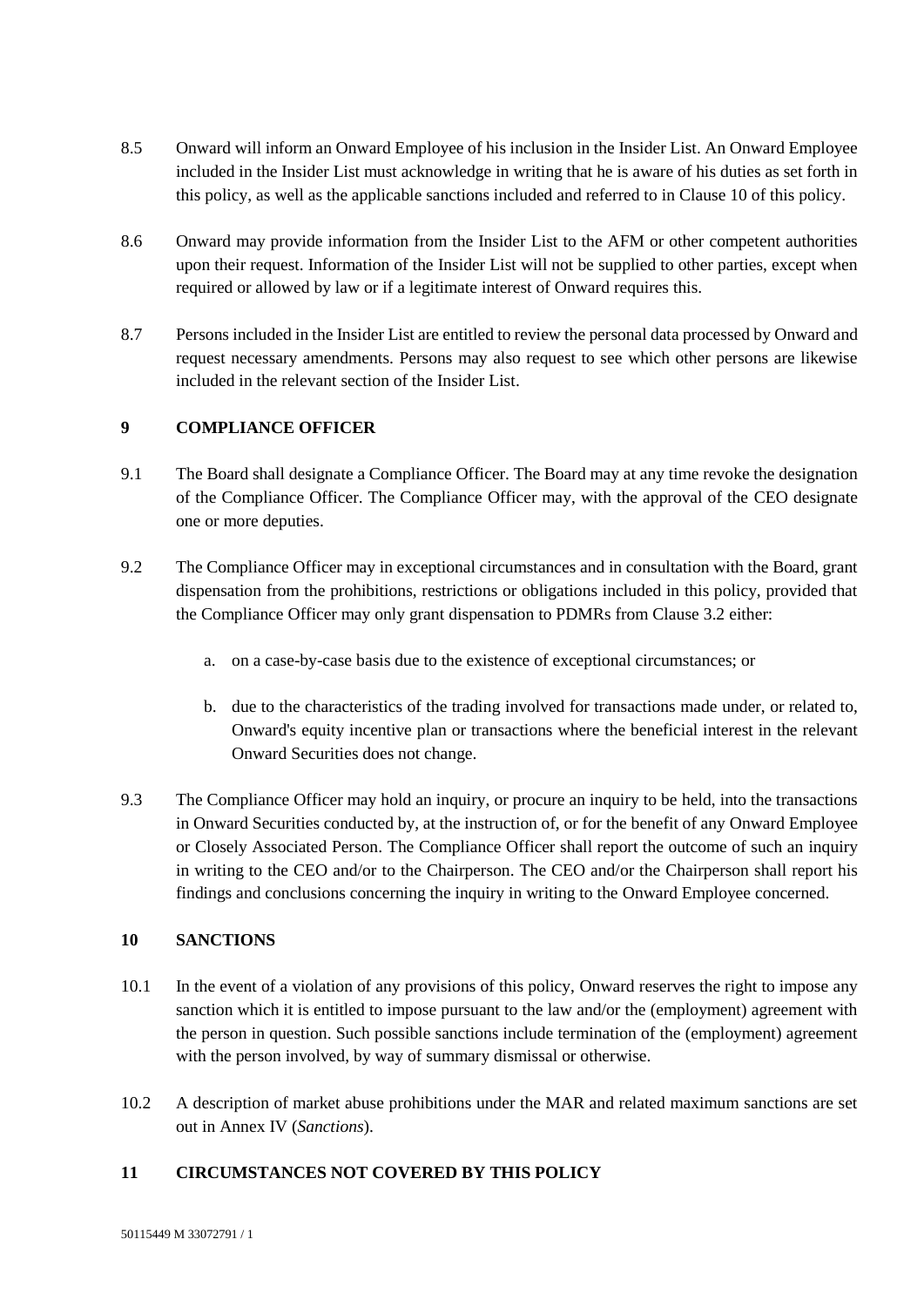The Compliance Officer has the right to take decisions in any circumstances not covered by this policy, provided that he does so in accordance with any applicable statutory provisions including the MAR.

#### **12 AMENDMENTS**

The provisions of this policy may be amended and/or supplement by a resolution from the Board. Amendments and supplements will enter into force from the moment that they are announced, unless the announcement specifies otherwise.

#### **13 GOVERNING LAW AND JURISDICTION**

This policy is governed by Dutch law.

## **14 ENTRY INTO FORCE**

This policy enters into force on 29 September 2021.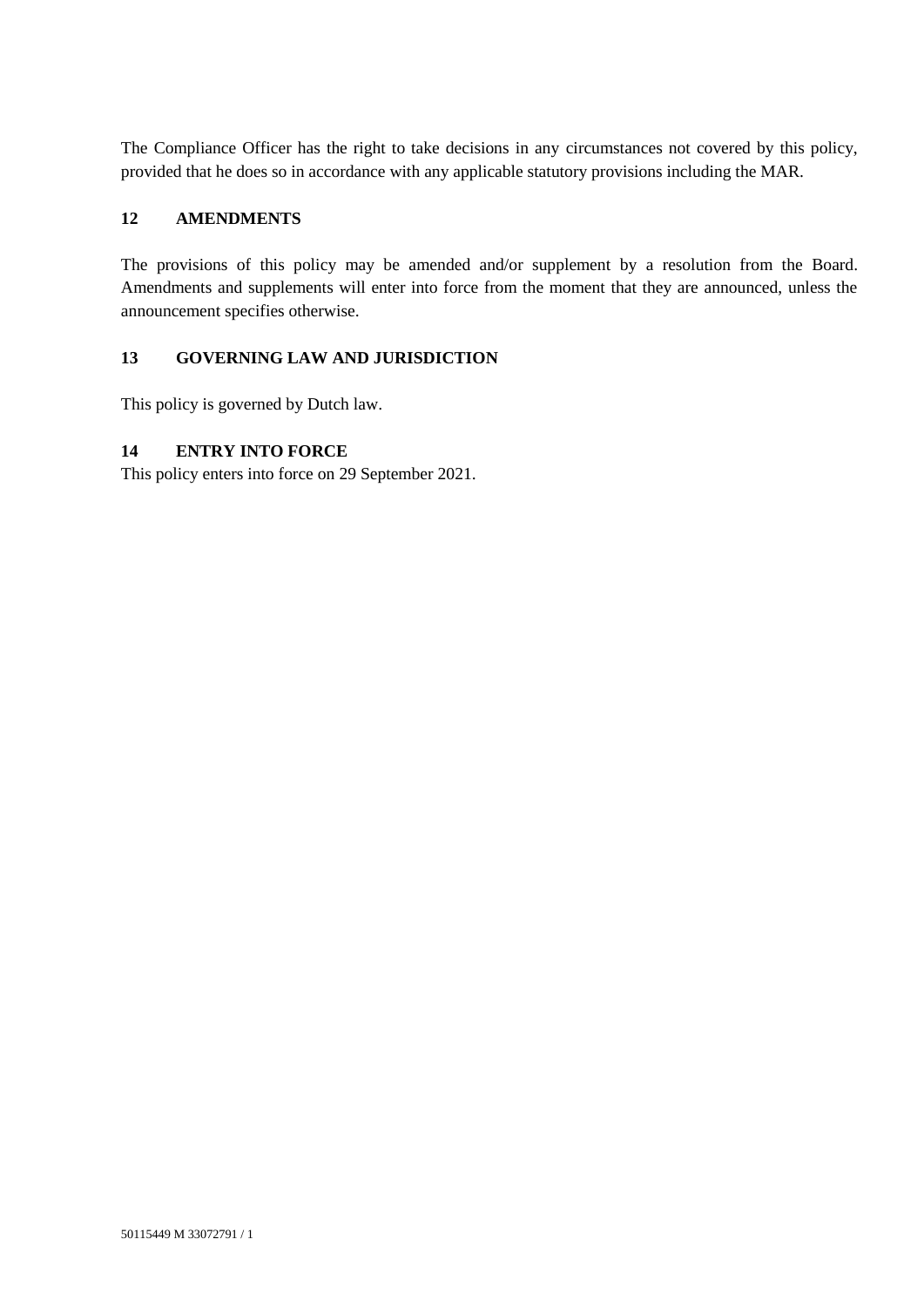# **ANNEX I DEFINITIONS**

In this policy the following definitions shall apply:

| <b>Additional Closed Period</b>  | An additional closed period imposed pursuant to Article 7.2                                                                                                                                                                                                                                                                                                                                         |  |  |
|----------------------------------|-----------------------------------------------------------------------------------------------------------------------------------------------------------------------------------------------------------------------------------------------------------------------------------------------------------------------------------------------------------------------------------------------------|--|--|
| <b>AFM</b>                       | Dutch Authority for the Financial Markets (Stichting Autoriteit<br>Financiële Markten)                                                                                                                                                                                                                                                                                                              |  |  |
| <b>Board</b>                     | The board of directors of Onward                                                                                                                                                                                                                                                                                                                                                                    |  |  |
| <b>CEO</b>                       | Onward's chief executive officer                                                                                                                                                                                                                                                                                                                                                                    |  |  |
| <b>Chairperson</b>               | The chairperson of the Board                                                                                                                                                                                                                                                                                                                                                                        |  |  |
| <b>Closed Period</b>             | A period of 30 calendar days before the publication by Onward of its<br>annual, half-yearly or interim financial statements                                                                                                                                                                                                                                                                         |  |  |
| <b>Closely Associated Person</b> | a spouse, registered partners or life partners of, or other<br>a.<br>persons cohabitating in a similar way with a PDMR;                                                                                                                                                                                                                                                                             |  |  |
|                                  | children who fall under a PDMR's authority (including all<br>minors, i.e. children younger than 18 years) or who are under<br>legal restraint and for whom a PDMR has been appointed<br>guardian;                                                                                                                                                                                                   |  |  |
|                                  | other blood relatives or those otherwise related to a PDMR,<br>c.<br>who have on the date of the Trade shared a joint household<br>with him for at least one year; or                                                                                                                                                                                                                               |  |  |
|                                  | d.<br>a legal person, trust or partnership, the managerial<br>responsibilities of which are discharged by a PDMR or by a<br>person referred to in point $(a)$ , $(b)$ or $(c)$ , which is directly or<br>indirectly controlled by such a person, which is set up for the<br>benefit of such a person, or the economic interests of which<br>are substantially equivalent to those of such a person. |  |  |
| <b>Compliance Officer</b>        | Onward's<br>compliance<br>officer<br>reached<br>be<br>via<br>to<br>compliance@onwd.com                                                                                                                                                                                                                                                                                                              |  |  |
| <b>Director</b>                  | An Executive Director or Non-Executive Director                                                                                                                                                                                                                                                                                                                                                     |  |  |
| <b>Executive Director</b>        | An executive director of Onward                                                                                                                                                                                                                                                                                                                                                                     |  |  |
| <b>Inside Information</b>        | Information which:                                                                                                                                                                                                                                                                                                                                                                                  |  |  |
|                                  | is of a precise nature;<br>a.                                                                                                                                                                                                                                                                                                                                                                       |  |  |
|                                  |                                                                                                                                                                                                                                                                                                                                                                                                     |  |  |
|                                  | has not been made public;<br>b.                                                                                                                                                                                                                                                                                                                                                                     |  |  |
|                                  | relates, directly or indirectly, to Onward or to one or more<br>c.<br>Onward Securities; and                                                                                                                                                                                                                                                                                                        |  |  |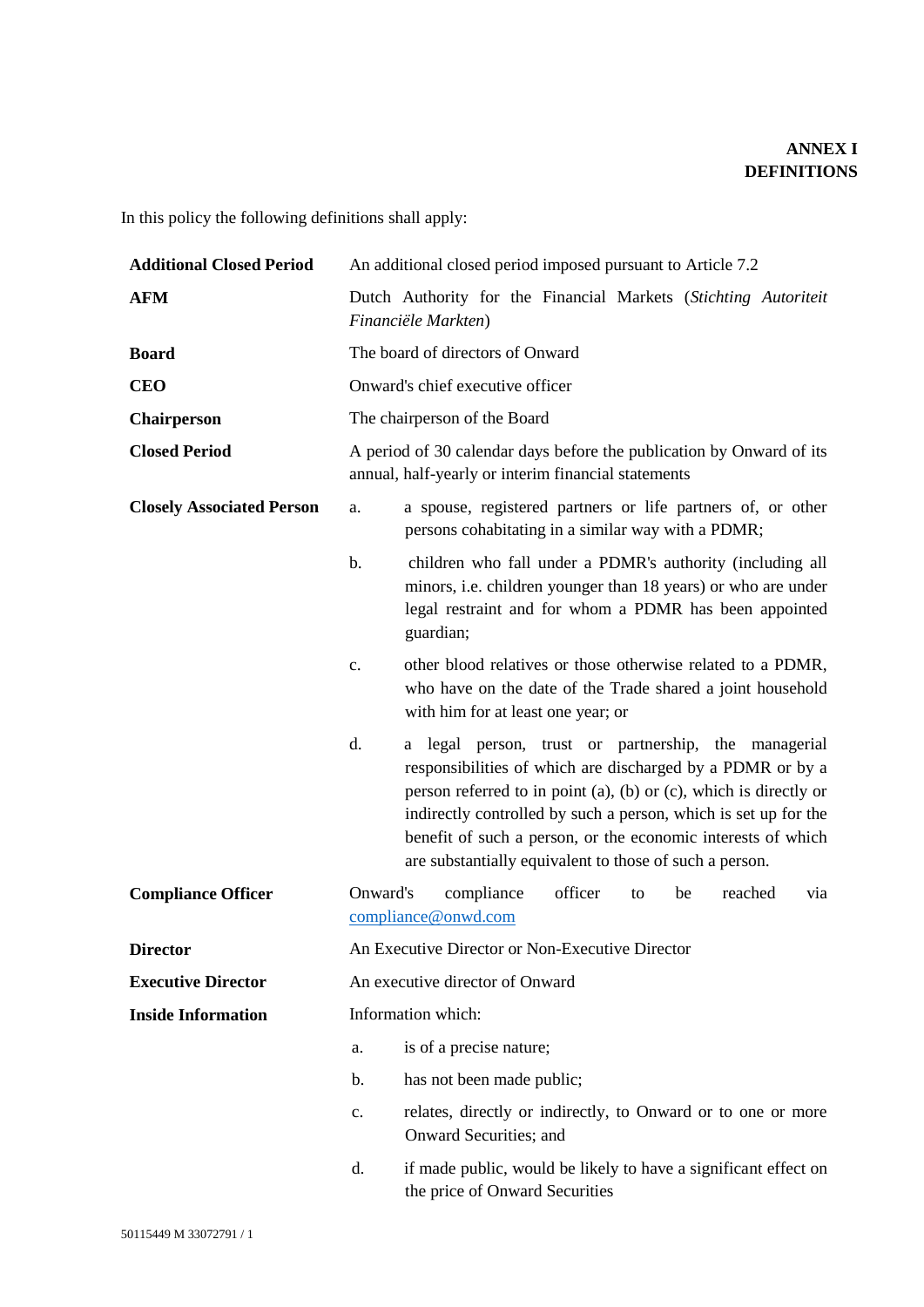| <b>Insider List</b>           | The list of persons who have or may have access to Inside Information<br>and who are working for Onward under a contract of employment, or<br>otherwise performing tasks through which they have or may have<br>access to Inside Information                                                             |  |
|-------------------------------|----------------------------------------------------------------------------------------------------------------------------------------------------------------------------------------------------------------------------------------------------------------------------------------------------------|--|
| <b>MAR</b>                    | Regulation No 596/2014 of the European Parliament and of the<br>Council of 16 April 2014 on market abuse (market abuse regulation),<br>including all legislation promulgated thereunder, as amended from<br>time to time                                                                                 |  |
| <b>Non-Executive Director</b> | A non-executive director of Onward                                                                                                                                                                                                                                                                       |  |
| Onward                        | Onward Medical N.V.                                                                                                                                                                                                                                                                                      |  |
| <b>Onward Employees</b>       | Persons working, under a contract of employment, or otherwise<br>performing tasks for Onward, including independent contracts<br>(zelfstandingen zonder personeel) and members of the Board                                                                                                              |  |
| <b>Onward Security</b>        | A security, derivative or other financial instrument issued by or<br>relating to Onward, including:                                                                                                                                                                                                      |  |
|                               | Shares;<br>a.                                                                                                                                                                                                                                                                                            |  |
|                               | depository receipts for Shares;<br>b.                                                                                                                                                                                                                                                                    |  |
|                               | options, futures, swaps, forward rate agreements and other<br>$\mathbf{c}$ .<br>derivative contracts relating to Shares; and                                                                                                                                                                             |  |
|                               | d.<br>debt instruments of Onward                                                                                                                                                                                                                                                                         |  |
| <b>PDMR</b>                   | A person discharging managerial responsibilities, which means a<br>person within Onward who is:                                                                                                                                                                                                          |  |
|                               | an Executive Directors or a Non-Executive Directors; or<br>a.                                                                                                                                                                                                                                            |  |
|                               | b.<br>a senior executive not being a member of the Board, who has<br>regular access to Inside Information and who has the power to<br>take managerial decisions affecting the future developments<br>and business prospects of Onward.                                                                   |  |
| <b>Permanent Insider</b>      | Persons who have access at all times to all inside information within<br>Onward, including but not confined to Executive Directors and Non-<br>Executive Directors. Permanent insiders are placed on the permanent<br>section of the Insider List, and are informed thereof by the Compliance<br>Officer |  |
| <b>Share</b>                  | An ordinary share in Onward's share capital                                                                                                                                                                                                                                                              |  |
| <b>Subsidiary</b>             | A subsidiary of Onward within the meaning of Section 2:24a of the<br>Dutch Civil Code                                                                                                                                                                                                                    |  |
| <b>Trading or Trade</b>       | directly or indirectly executing or attempting to execute a transaction<br>relating to Onward Securities, including buying and selling securities,<br>buying and writing options, exercising options, converting convertible<br>bonds and cancelling or amending a transaction in Onward Securities      |  |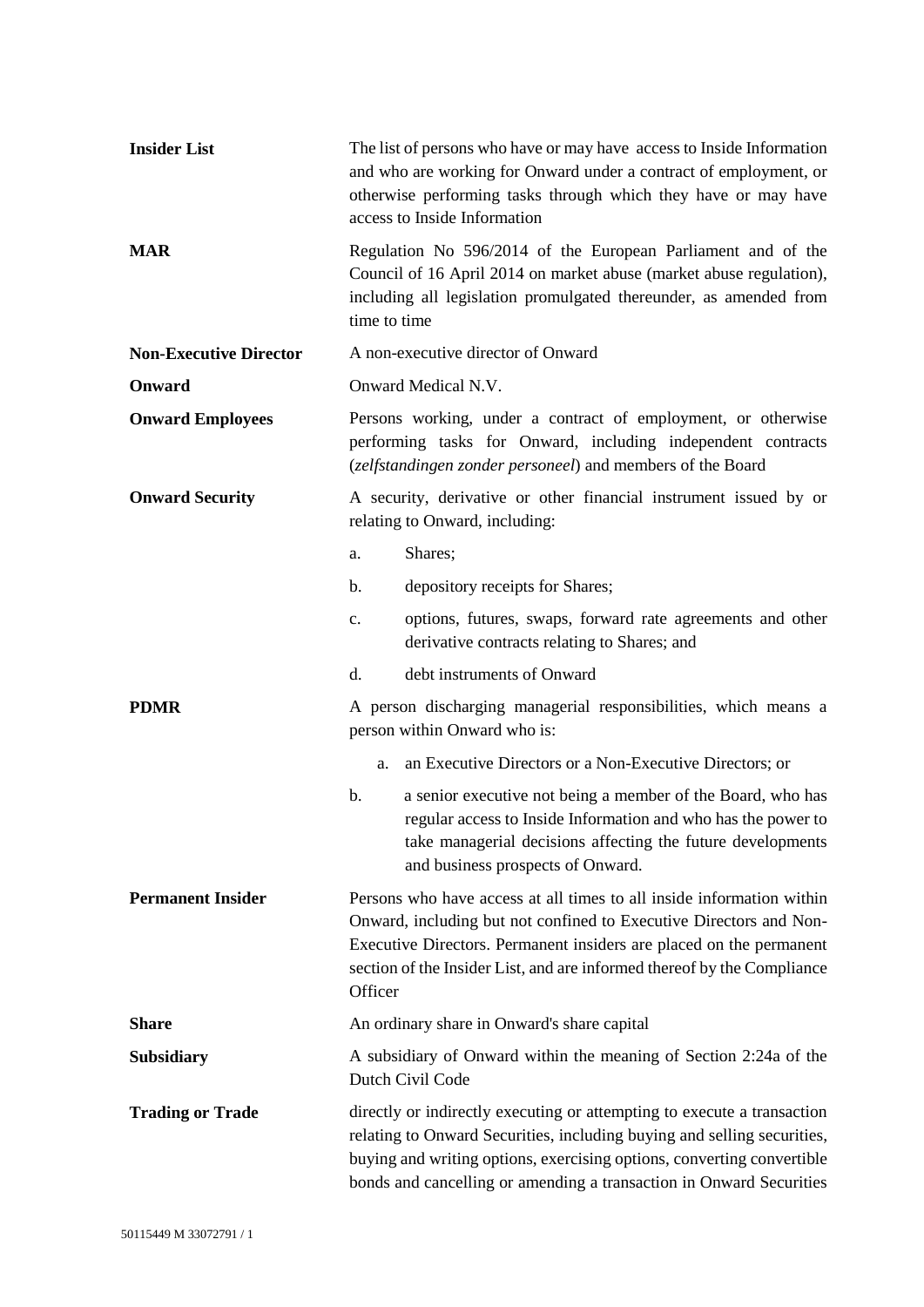whether for a person's own account or for the account of a third party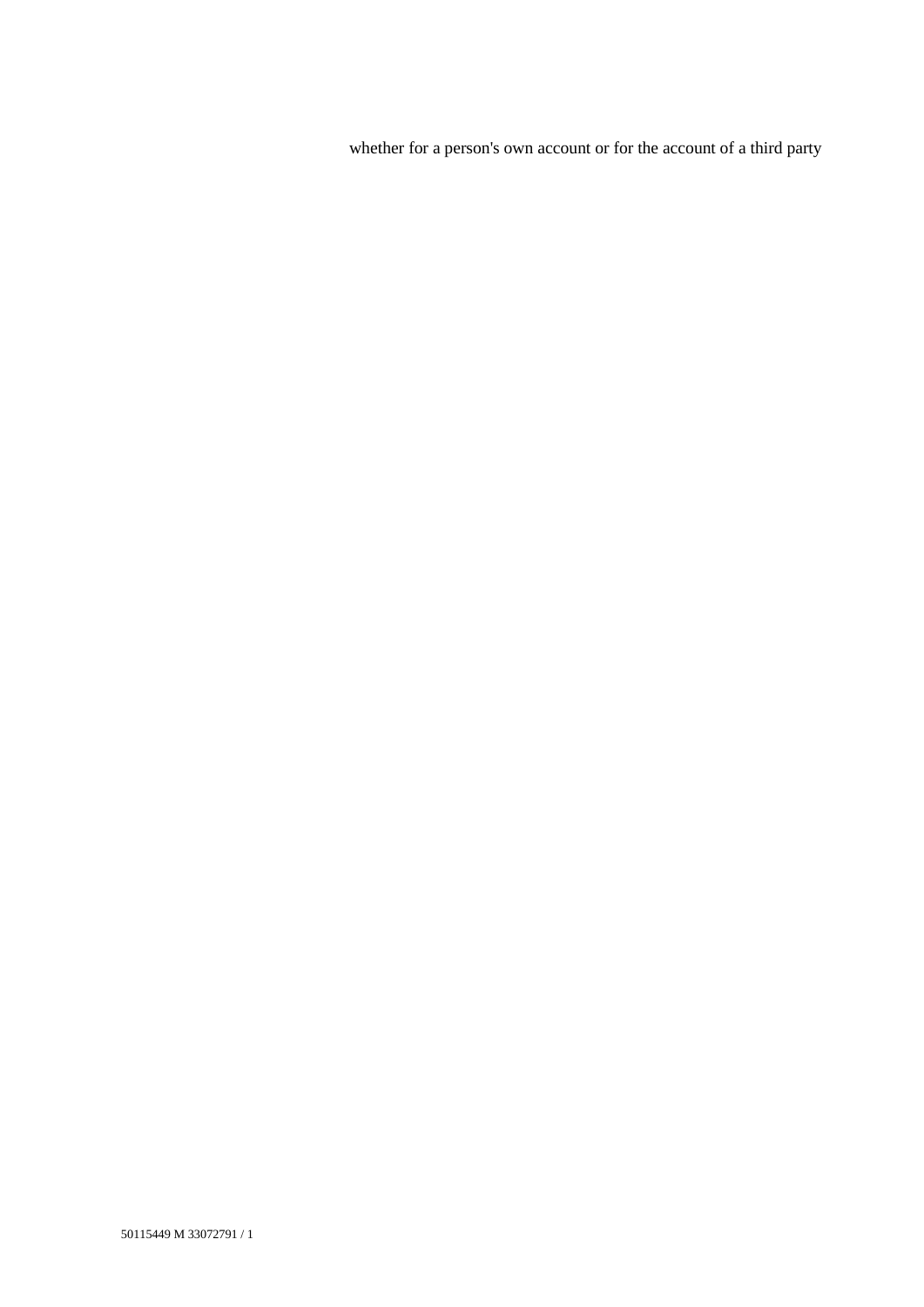## **[ANNEX II DECLARATION OF AGREEMENT WITH THE ONWARD INSIDER TRADING POLICY**

#### **The undersigned:**

| Last name: $\ldots$ $\ldots$ $\ldots$ $\ldots$ $\ldots$ $\ldots$ $\ldots$ $\ldots$ $\ldots$ $\ldots$ $\ldots$ $\ldots$ $\ldots$ $\ldots$ $\ldots$ |  |  |
|---------------------------------------------------------------------------------------------------------------------------------------------------|--|--|
|                                                                                                                                                   |  |  |
| Employed by [company name]:                                                                                                                       |  |  |

- Declares that he/she received a copy of the Onward insider trading policy, familiarised him/herself with the contents thereof, including the sanctions applicable to insider trading and unlawful disclosure of Inside Information, and that he/she will comply with these provisions and that the policy has also been given to his/her Closely Associated Persons for their inspection.
- Agrees that the Compliance Officer is entitled to hold an inquiry with respect to the holding of and effecting transactions in Onward Securities or ensure that an inquiry be held and report in writing on the outcome thereof, but only after he/she has been given the opportunity to respond to the outcome of the inquiry.
- Declares that he/she will at all times remain ultimately responsible for compliance with applicable securities laws.
- States that, on the date that this statement was signed he/she owns [*number*] [shares / options to acquire shares in Onward].

Capitalised terms used in this declaration have the meaning ascribed to them in the Onward insider trading policy.

Place: Date:

Name: Signature: Signature: 1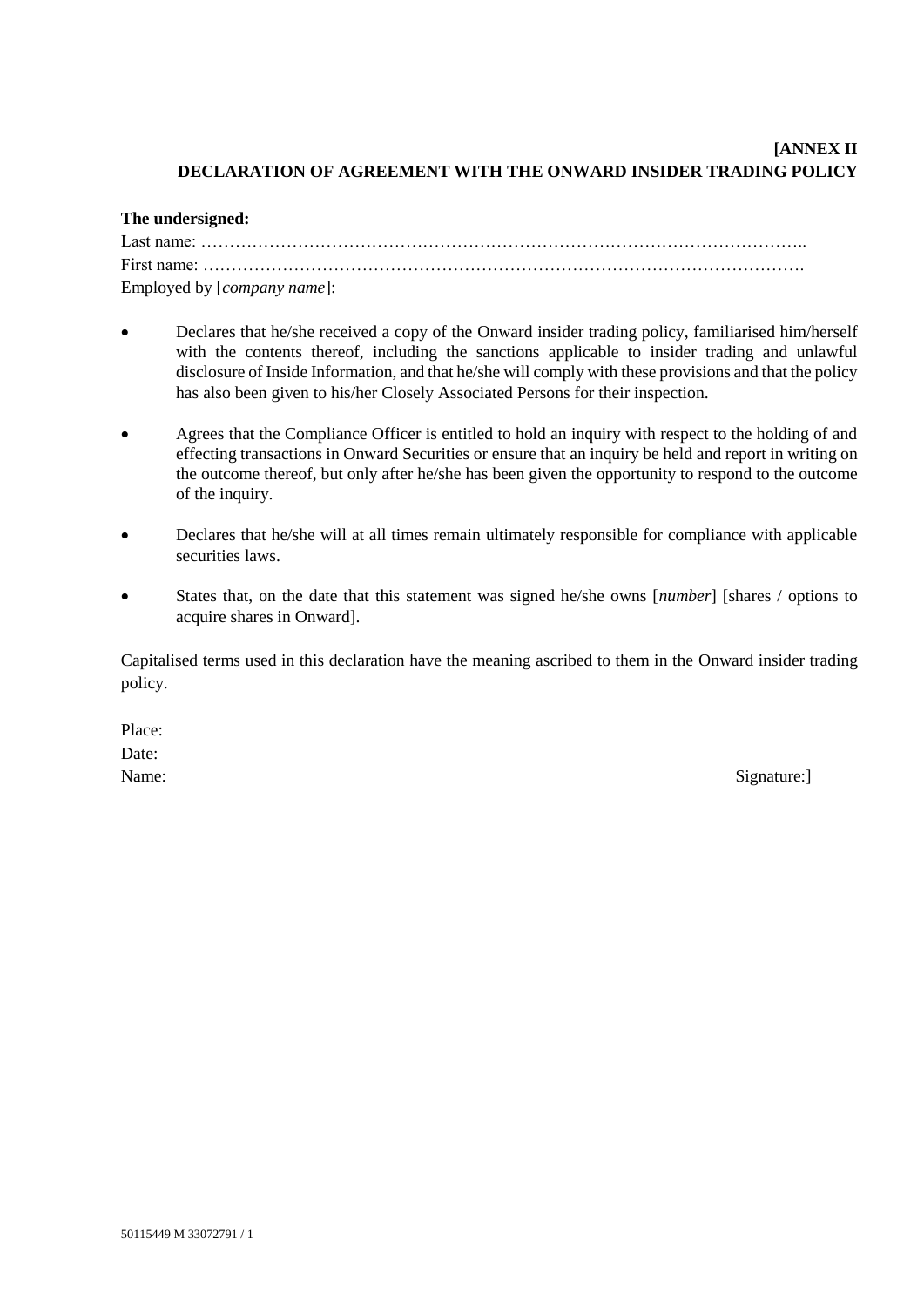# **ANNEX III NON-EXHAUSTIVE LIST OF TRANSACTIONS THAT MUST BE NOTIFIED BY PDMRS AND CLOSELY ASSOCIATED PERSONS**

Transactions in Onward Securities which need to be notified to the AFM and Onward under Article 19 MAR, include the following:

- a. acquisitions or disposals;
- b. transactions undertaken by persons professionally arranging or executing transactions or by another person on behalf of a PDMR or a Closely Associated Persons, including where discretion is exercised (e.g. under an individual portfolio or asset management mandate);
- c. gifts and donations made or received, and inheritance received;
- d. acceptance or exercise of a stock option, including of a stock option granted to managers or employees as part of their remuneration package, and the disposal of shares stemming from the exercise of a stock option;
- e. subscription to a capital increase or debt instrument issuance;
- f. conditional transactions upon the occurrence of the conditions and actual execution of the transactions;
- g. automatic or non-automatic conversion of a financial instrument into another financial instrument, including the exchange of convertible bonds to shares;
- h. pledging (or a similar security interest), borrowing or lending by or on behalf of a PDMR or Closely Associated Person;
- i. short sale, subscription or exchange;
- j. entering into or exercise of equity swaps;
- k. transactions in or related to derivatives, including cash-settled transactions;
- l. entering into a contract for difference on a financial instrument of Onward or on emission allowances or auction products based thereon;
- m. acquisition, disposal or exercise of rights, including put and call options, and warrants;
- n. transactions in derivatives and financial instruments linked to a debt instrument of Onward, including credit default swaps;
- o. transactions executed in index-related products, baskets and derivatives, insofar as required by Article 19 MAR ;
- p. transactions executed in shares or units of investment funds, including alternative investment funds (AIFs) referred to in Article 1 of Directive 2011/61/EU of the European Parliament and of the Council, insofar as required by Article 19 MAR;
- q. transactions executed by manager of an AIF in which the PDMR or Closely Associated Person have invested, insofar as required by Article 19 MAR; and
- r. transactions made under a life insurance policy, where the investment risk is borne by the PDMR or Closely Associated Person and he has the power or discretion to make investment decisions regarding specific instruments in that life insurance policy or to execute transactions regarding specific instruments for that life insurance policy.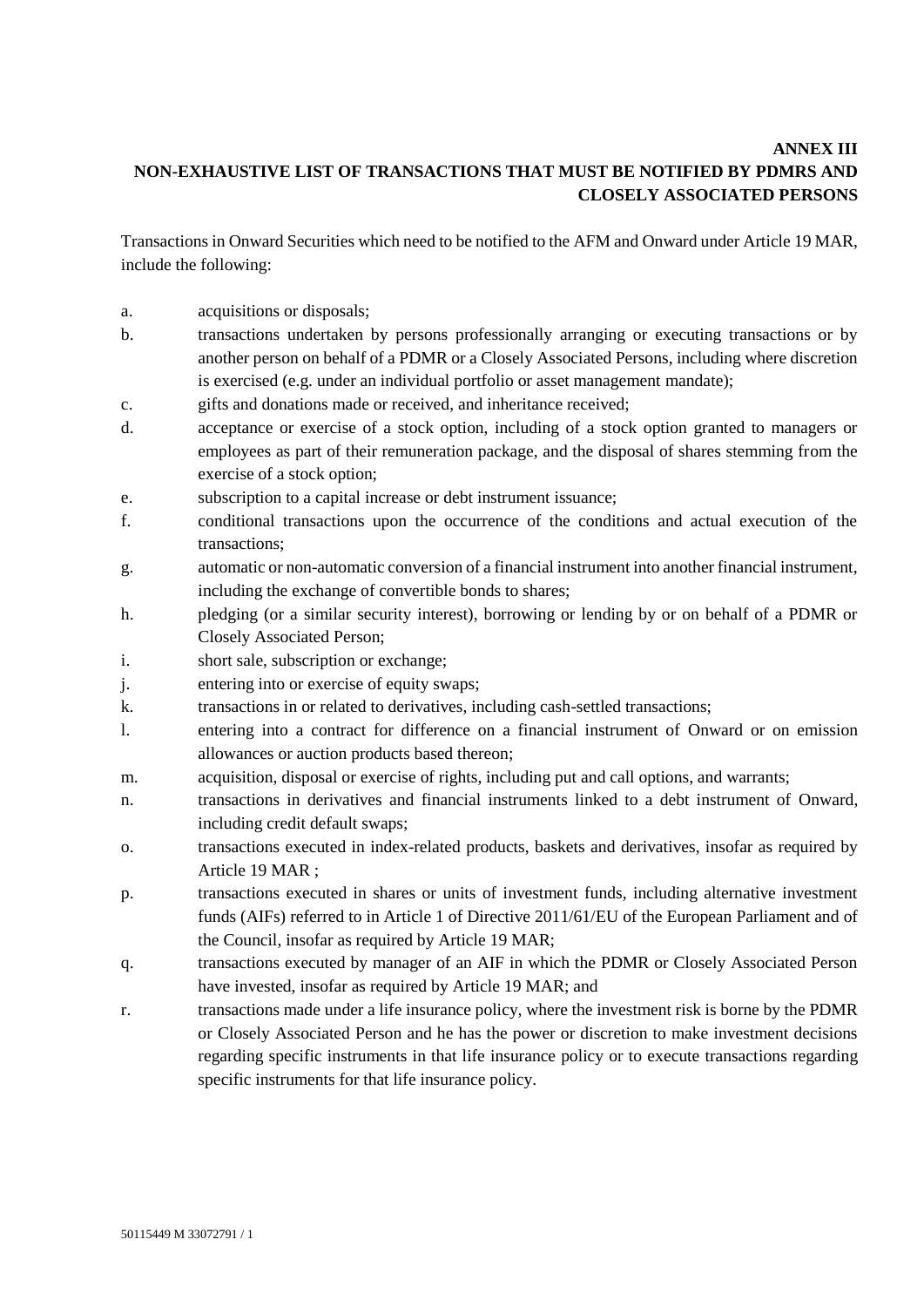|                       | <b>Administrative Sanctions</b>                 | <b>Criminal Sanctions</b>                                |
|-----------------------|-------------------------------------------------|----------------------------------------------------------|
| Violation of Insider  | • Temporary ban (max. 1 year; can be            | • Sentence to community                                  |
| Trading prohibition;  | extended once with max. 1 year) from            | service;                                                 |
| <b>Or</b>             | dealing on own account                          |                                                          |
| Violation of Tipping  |                                                 | • Imprisonment of maximum                                |
| Prohibition           | • The maximum fines that can at least be        | six years;                                               |
|                       | imposed:                                        |                                                          |
|                       |                                                 | • "5th category fine"                                    |
|                       | on an issuer in the case of a breach<br>$\circ$ | (EUR 87,000 per 1 January                                |
|                       | EUR 15,000,000 (or up to 15% of the             | 2020)                                                    |
|                       | total annual turnover), and                     |                                                          |
|                       | on a natural person EUR 5,000,000<br>$\circ$    | • "6th category fine"<br>(EUR 870,000 per 1 January      |
|                       | • Additional penalties and measures can be      | 2020) if the value of the relevant                       |
|                       | imposed                                         | assets with which or in relation to                      |
|                       |                                                 | which the violation has been                             |
|                       |                                                 | committed exceeds one-fourth of                          |
|                       |                                                 | the maximum amount of the fine                           |
|                       |                                                 |                                                          |
|                       |                                                 | • Additional penalties and                               |
|                       |                                                 | measures can be imposed                                  |
| Failure to notify the | • The maximum fines that can at least be        | • Sentence to community                                  |
| AFM on time of a      | imposed:                                        | service;                                                 |
| transaction (PDMRs    |                                                 |                                                          |
| and closely           | on an issuer in the case of a breach<br>$\circ$ | • Imprisonment of maximum                                |
| associated persons)   | EUR 1,000,000, and                              | two years;                                               |
|                       | on a natural person EUR 500,000<br>$\circ$      |                                                          |
|                       |                                                 | • "4th category fine"                                    |
|                       | • Additional penalties and measures can         | (EUR 21,750 per 1 January                                |
|                       | be imposed                                      | 2020)                                                    |
|                       |                                                 |                                                          |
|                       |                                                 | • "5th category fine"<br>(EUR 87,000 per 1 January 2020) |
|                       |                                                 | if the value of the relevant assets                      |
|                       |                                                 | with which or in relation to which                       |
|                       |                                                 | the violation has been committed                         |
|                       |                                                 | one-fourth<br>the<br>exceeds<br>of                       |
|                       |                                                 | maximum amount of the fine                               |
|                       |                                                 |                                                          |
|                       |                                                 | • Additional penalties and                               |
|                       |                                                 | measures can be imposed                                  |
| Failure to notify the | • The maximum amount of the fine that can       | • See criminal sanctions<br>for                          |